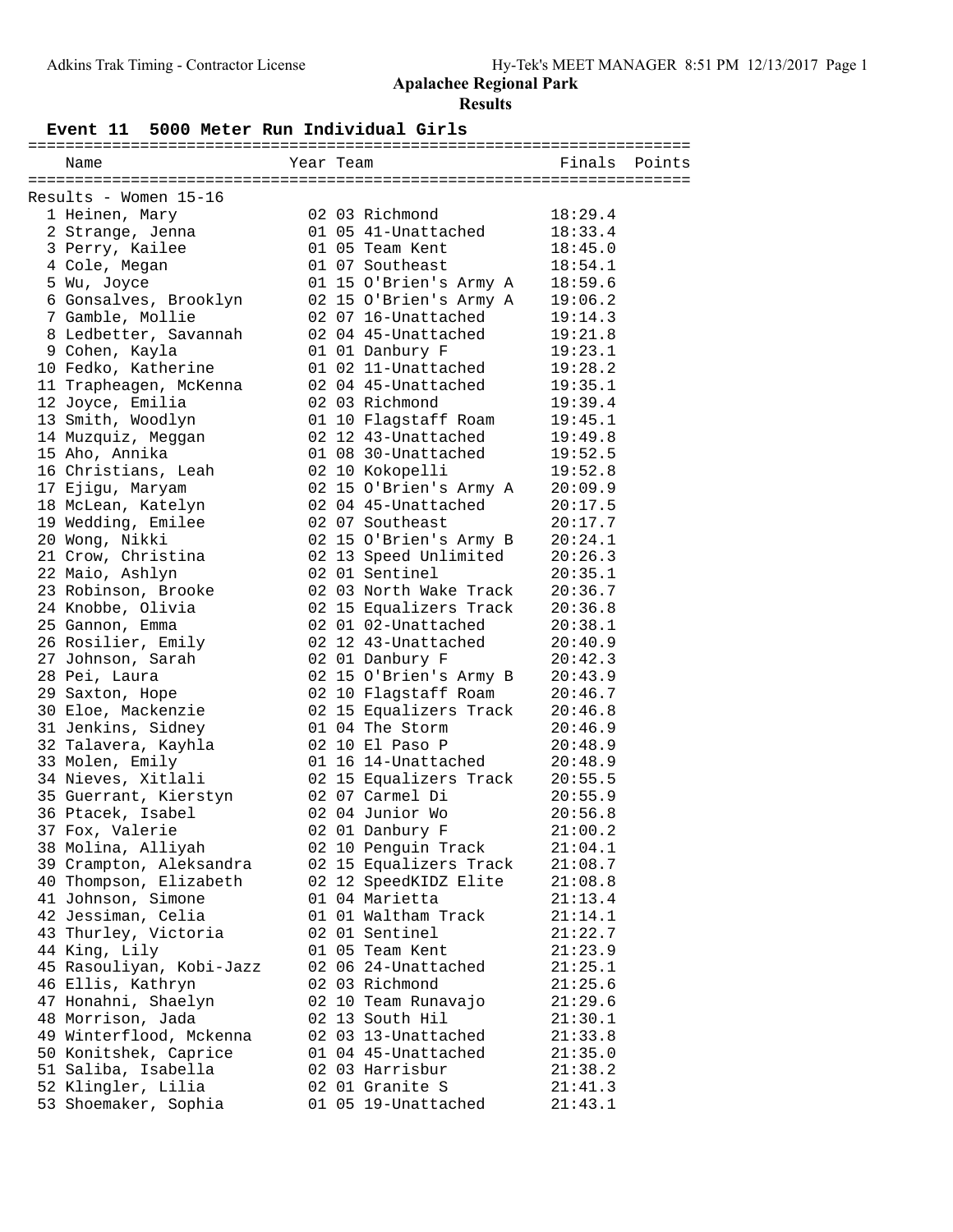### **Apalachee Regional Park Results**

| Event 11 5000 Meter Run Individual Girls |  |                              |         |
|------------------------------------------|--|------------------------------|---------|
| 54 Odom, Emily                           |  | 02 15 Equalizers Track       | 21:44.3 |
| 55 Secatero, Camille                     |  | 02 10 Team Runavajo          | 21:44.8 |
| 56 Smith, Annabelle                      |  | 02 01 Litchfield Track       | 21:46.6 |
| 57 Huesca, Ashlee                        |  | 02 15 33-Unattached          | 21:46.8 |
| 58 Schulz, Erica                         |  | 02 15 Mustang R              | 21:49.1 |
| 59 Mercier, Asia                         |  | 02 01 Granite S              | 21:54.1 |
| 60 Bein, Emily                           |  | 01 15 O'Brien's Army B       | 21:54.3 |
| 61 Plank, Sayti                          |  | 02 10 Flagstaff Roam         | 22:01.1 |
| 62 Tobiason, Faith                       |  | 01 13 Spokane M              | 22:02.7 |
| 63 Richardson, Alycia                    |  | 01 03 Richmond               | 22:13.1 |
| 64 Tafur, Angela                         |  | 02 14 38-Unattached          | 22:14.8 |
| 65 Wright, Alyssa                        |  | 01 03 Richmond               | 22:18.8 |
| 66 Patel, Ria                            |  | 02 07 Carmel Di              | 22:26.4 |
| 67 Greer, Josie                          |  | 02 03 Richmond               | 22:26.9 |
| 68 Herrera, Lizbeth                      |  | $02$ 14 Fast Trac            | 22:31.8 |
| 69 Chun, Emma                            |  | 01 03 Richmond               | 22:33.7 |
| 70 Rose, Ava                             |  | 02 03 13-Unattached 22:34.5  |         |
| 71 Angell, Alexi                         |  | 02 01 Rumford R              | 22:39.6 |
| 72 Coolie, Chanel                        |  | 01 10 Team Runavajo          | 22:41.9 |
| 73 Baca, Celecia                         |  | 01 10 Team Runavajo          | 22:48.6 |
| 74 Pyles, Emma                           |  | 02 01 Granite S              | 22:50.0 |
| 75 Duchesne, Madeline                    |  | 02 03 13-Unattached 22:59.9  |         |
| 76 Arndt, Caroline                       |  | 01 07 16-Unattached 23:02.5  |         |
| 77 White, Nikki                          |  | 02 10 Flagstaff Roam 23:06.0 |         |
| 78 Huntley, Katherine                    |  | 02 01 Rumford R              | 23:14.2 |
| 79 Hanson, Hope                          |  | 02 03 Fit 180 A              | 23:15.0 |
| 80 Wild, Rosemary                        |  | 02 03 10-Unattached          | 23:16.4 |
| 81 Ariola, Elena                         |  | 01 01 Danbury F              | 23:30.4 |
| 82 Robinson, Gabrielle                   |  | 02 04 Darlingto              | 23:36.3 |
| 83 Butler, Juliette                      |  | 01 04 45-Unattached 23:36.5  |         |
| 84 Perez, Kayli                          |  | 01 09 Ejc Track A            | 23:39.2 |
| 85 Toledo, Neola                         |  | 01 10 Torreon D              | 23:39.7 |
| 86 Vogel, Jessica                        |  | 01 07 Southeast              | 23:40.8 |
| 87 Curtis, Maddie                        |  | 02 01 Green Mou 23:57.4      |         |
| 88 Hofmann, Emily                        |  | 01 07 Southeast              | 24:08.2 |
| 89 Cooney, Lauren                        |  | 01 16 14-Unattached 24:09.0  |         |
| 90 Trimble, Aubree                       |  | 01 10 NX Level Track 24:13.8 |         |
| 91 Flores, Cassandra                     |  | 01 12 Family Po              | 24:20.6 |
| 92 Dombroski, Mary                       |  | 02 07 16-Unattached          | 24:24.2 |
| 93 Lynn, Abigail                         |  | 02 12 Track Hou              | 24:24.8 |
| 94 Simon, Katherine                      |  | 02 01 59-Unattached          | 24:37.0 |
| 95 Estes, Sarah                          |  | 02 10 NX Level Track         | 24:54.8 |
| 96 Jalal, Abir                           |  | 02 12 Family Po              | 26:15.1 |
| 97 Earley, Annalynn                      |  | 02 09 Ejc Track A            | 26:19.7 |
| 98 Hill, Aleesa                          |  | 02 09 Ejc Track A            | 26:29.6 |
| 99 Harlan, Brailynn                      |  | 01 09 Ejc Track A            | 26:42.5 |
| 100 Reback, Glory                        |  | 02 16 14-Unattached          | 26:43.5 |
| 101 Margo, Asia                          |  | 01 09 Ejc Track A            | 27:35.0 |
| 102 Boughan, Evelyn                      |  | 01 09 Ejc Track A            | 27:37.6 |
| 103 Pena-Armijo, Janae                   |  | 02 10 Nb3f XC Club           | 27:44.1 |
| 104 Sanders, Jimee                       |  | 01 10 Team Runavajo          | 28:57.9 |
| 105 Yanez, Miranda                       |  | 02 03 Richmond               | 29:40.8 |